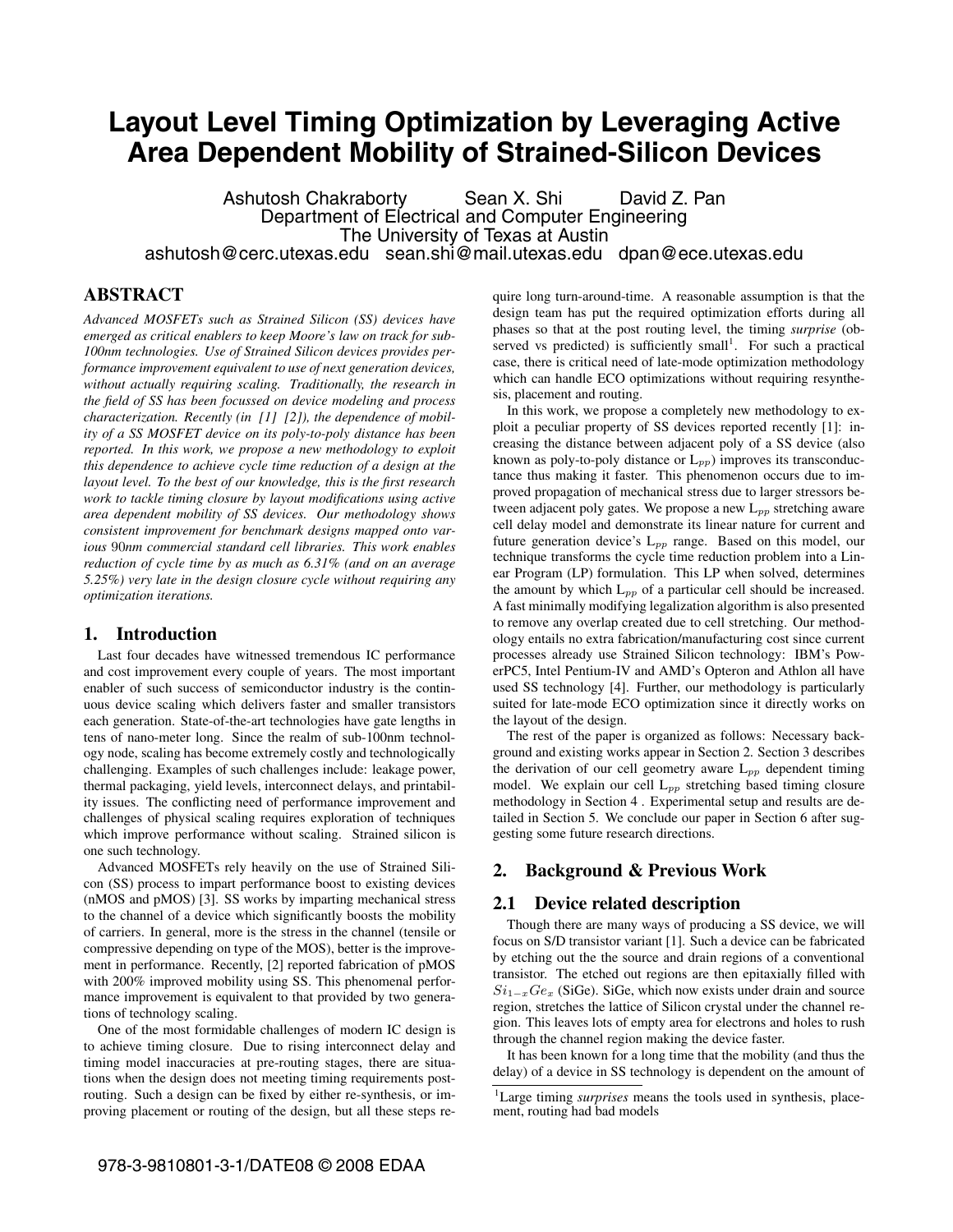stress in the channel. Recent works [1] [3] have reported that the stress in the channel of a SS device can be modulated by changing the size of active area around the channel. In particular, [1] plotted the transconductance improvement for a nested<sup>2</sup> device for very long (1000nm) and short channel (45nm) transistors and showed significant transconductance improvement as a function of L*pp*. Since the modern devices have gate length around 50nm or so, we plot delay improvement (based on transconductance improvement) of short channel transistor from [1] in Figure 1. We refer users to the cited work for details of experiments carried out.



**Figure 1: Delay improvement of device as a function of L***pp***. Delay improves by 10% when L***pp* **is doubled from its nominal (for 65nm DRC) value of 190nm to 400nm.**

The DRC for 65nm requires L*pp* to be around 190nm. It can be seen from Figure 1 that increasing L*pp* from 190nm to 400nm (around 2X), gives 10% performance increase. The effect saturates when  $L_{pp}$  reaches around 600nm. The top figure in Figure 2 shows the view of a nested transistor. Each of the vertical bars are gates, and the horizontal bar is the active area. On increasing the distance L<sub>pp</sub> the delay through the gates can be reduced.

#### **2.2 Timing analysis and optimization**

The speed of operation of a chip is determined by the speed of the slowest path in it. A path can be considered as a sequence of gates and interconnects which starts either from the primary inputs of the circuit, or the output of a flip-flop cell (or latch), and ends either on primary output or the input of a flip-flop cell. The information whether the design meets the timing or not is typically provided by timing analyzer. A design whose performance does not meet the timing requirement needs to be fixed. There are a lot of techniques available to the designer to improve design timing. At the logic synthesis level some of these techniques are cell sizing, logic decomposition and cell duplication. At the placement stage, techniques such as timing driven P&R, buffer insertion and threshold voltage assignment can be used. At the routing stage, techniques such as net ordering, wire-sizing and rip-up can be used to prioritize critical paths.

There has been plethora of work for timing optimization of a design at various levels of abstraction such as architectural, logic level and physical design level. Also, there has been a lot of research in the area of SS devices, mostly about their characteristics and related process technology. However, to the best of our knowledge, there has been no previous work to use the active area dependent mobility of a SS standard cell to achieve timing closure on a given layout which has already been optimized for timing using the techniques already available to designers. Interested readers may refer

to [1] [5] [3] [2] for the analysis and properties of SS devices and specifically [1] for the impact of layout of cell on mobility increase. The comprehensive description of making of a SS device can be found in [6].

We would like to point out that [1] shows delay improvement of PMOS gates, and in this work we assume that only the PMOS becomes faster. Since the delay of a cell is average of fall and rise time, we report the reduction in cycle time throughout this paper after scaling it by a factor of 0.5 to compensate for only PMOS improvement. In case similar effects exist for NMOS devices, our cycle time reduction results should be doubled for fair comparison.

## **3. Stretching aware Timing Model**

## **3.1 L***pp* **Increase at Standard Cell Level**

As discussed in Section 2.1, doubling the L*pp* (poly-to-poly distance) of a transistor can decrease its delay by 10%. Since in our methodology we stretch standard cells, in this section we will derive the effective L*pp* increase when a typical standard cell is stretched. In particular, our derivation shows that performance benefit is much more than 10% for stretching standard cells due to their geometry.



**Figure 2: Illustration showing how increasing (doubling in this case) the width of standard cell affects the gate lengths (Lg), poly-to-poly distance (L***pp***) and insulation oxide thickness (Li).**

Modern standard cells typically surround active area with insulating oxide. Thus, the layout to the cell may look like the top layout in Figure 2. The lower half depicts the layout of the stretched cell when the *total* standard cell size has been doubled. It is visually evident that the increase in L*pp* is not 2X, but more than 2X when the total width of the standard cell increases by 2X. Let us assume that the gate length is *<sup>L</sup>g* (which is *not* expanded), and the oxide isolation thickness on each side of the active area is *<sup>L</sup>i*. The total width of the standard cell is W in the top figure and  $2 \times W$  in after stretching. We consider the case where there are *n* poly in the cell.

The original poly-to-poly distance  $L_{pp}$  is given as

$$
L_{pp} = (W - n * L_g - 2 * L_i)/n
$$
 (1)

After increasing the width of the cell by *N* times  $L_{pp}^*$  is given as

$$
L_{pp}^* = (N * W - n * L_g - 2 * L_i)/n
$$
 (2)

Thus, the ratio of  $L_{pp}^{*}$  to  $L_{pp}$  is given as

$$
L_{pp}^*/L_{pp} = N + (n * L_g + 2 * L_i)/(W - n * L_g - 2 * L_i)
$$
 (3)

Thus, increasing the width of a cell by *N* times increases its poly-to-poly distance by more than *N* times. For each standard cell

 $2$ According to the terminology in [1], nested device is a device having more than 1 poly gates - for example NAND, XOR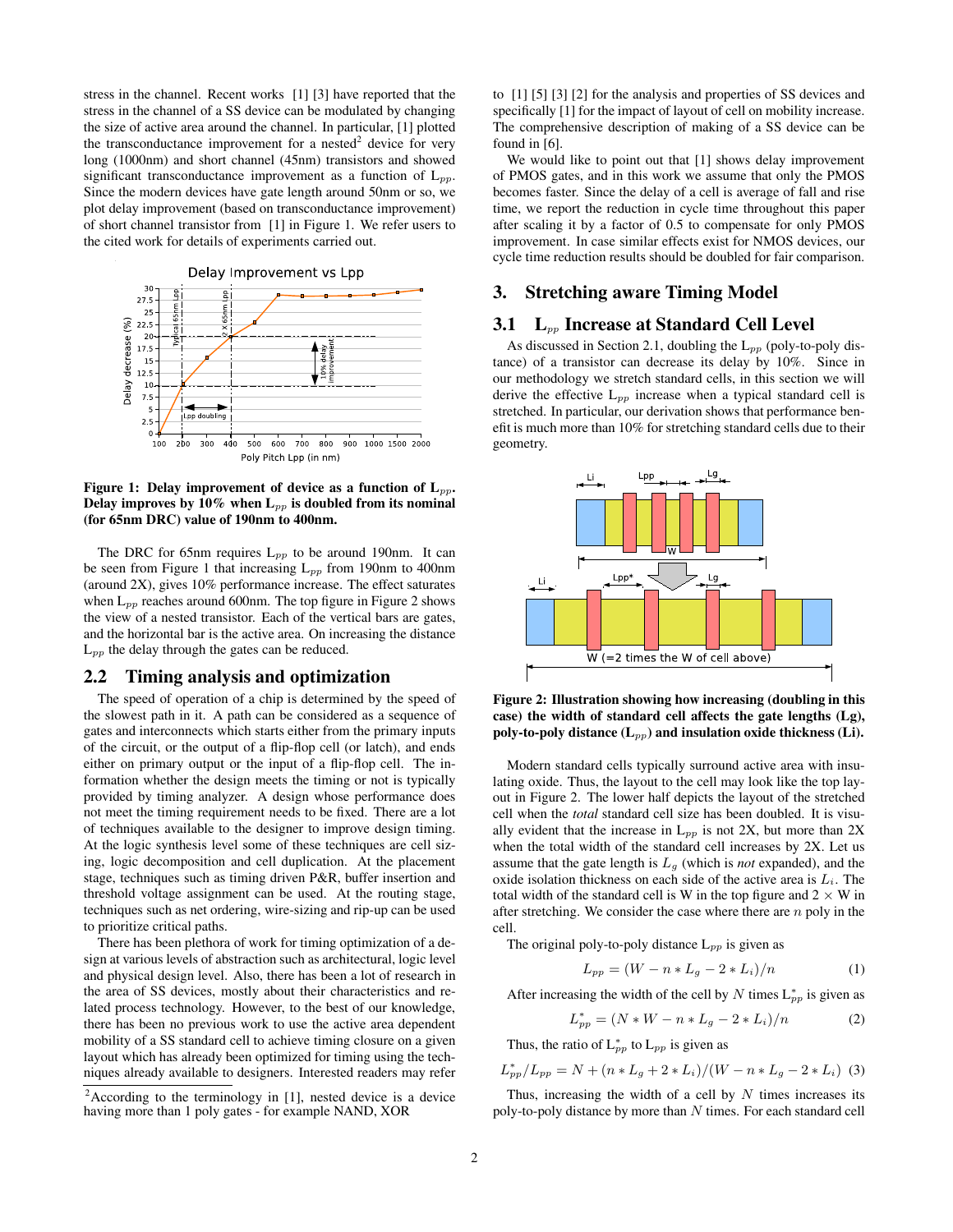in our library, we stored the ratio  $L_{pp}^*/L_{pp}$  and each time a cell was expanded by a amount *d*, the effective poly-to-poly stretching was computed by multiplying by the ratio  $L_{pp}^* / L_{pp}$ . For a typical case<br>where L, and  $p \pm L$ , and goth be 20% of  $W$ , we can ashieve 2.5 Y where  $L_g$  and  $n * L_g$  can each be 30% of W, we can achieve 3.5X increase in poly-to-poly length for just 2X increase in standard cell width.

### **3.2 Timing Model**

Using Figure 1, we observe that, to the first order, delay improvement of cells is linear function of L*pp* in the range of interest (200-500nm). Thus, our timing model is: increasing the  $L_{pp}$  of a cell by A times decreases its delay by B% as long as A is not large  $(\geq 3X)$ . The delay of the device when its width if *W* (and original width =  $W<sub>o</sub>$ ) can then be represented as

$$
D(W) = D(W_o)(1 + K(W_o - W))
$$
 (4)

The parameter *K* can lump the value of  $\frac{L_{pp}^*}{L_{pp}}$  /  $\frac{L_{pp}}{L_{pp}}$  inside it (see Equation 3), translating the change in width of the cell to the change in width of poly-to-poly distance. Solving for the boundary condition ( $W = A \times W_o$  implies  $D(W) = D(W_o) * (1 - B)$ )we get

$$
K = -B/(A \times W_o) \tag{5}
$$

Thus, the parameter  $K$  is a function of only the nominal width (without any stretching being applied) of each cell. This representation is very useful because during timing optimization, we always know the original width of each cell and thus the value of *K* can be easily computed.

#### **4. Timing Closure by Cell Stretching**

Using our cell stretching based timing closure flow at post-layout stage of design has a few major benefits:

- <sup>L</sup>*pp* stretching of a cell has minuscule impact on the timing of its fanin cell. This is because by keeping the L*g* of the cell same, the capacitive load seen by the fanin cell remains unchanged. This is in stark contrast to techniques such as gate-sizing which produces a ripple effect on the timing of the fanin gates invalidating any previously done timing analysis.
- Increasing the L*pp* introduces negligible power consumption and does not use extra routing resources as opposed to techniques such as buffer insertion which add significant power consumption and use extra wires.

In the next subsections, we describe our optimization flow and the formulation for cycle time reduction along with a set of constraints we force to avoid generation of new critical paths.

## **4.1 L***pp* **Expansion based Optimization Flow**

Figure 3 depicts our overall flow. Given a benchmark, we map the RTL into two commercial 90*nm* standard cell libraries. Since the expansion based timing optimization is critically dependent on the amount and distribution of whitespace in the initial layout, we generated floorplan with many different row utilization (ranging from 20% to 85% with steps of 5%). All the resultant floorplans were placed using Cadence *QPlace*.

An important factor to take into account is the impact of routing congestion on timing and how the improvement using expansion based timing optimization performs under it. To measure this effect, we simulated different routing congestion on the layout by forcing the router to route the design in increasingly lower number of metal layers (maximum=7 metal layers, down to minimum=4 metal layers in step of 1). Although this is an indirect way to model routing congestion, however since the reduction in allowed routing



**Figure 3: Flow used in our experiments.**

layers can be thought of as reducing track capacity per grid cell (summed over all routable layers), we conjecture that this is a good way to model the impact of routing congestion on timing.

The routed design was extracted for the SDF (containing timing information) and DEF (containing physical information) files which are fed into our C++ code to generate the failing paths. Any path whose delay was more than 90% of the observed worst path delay was considered failing. An external LP solver *glpsol* [7] was used to calculate the expansion each cell should undergo. The output was read back into our code, which legalizes the design and rips up all the nets which were incident on to the cells which were moved during legalization. The resulting netlist is fed into the Cadence *Wroute* router in ECO mode to route the ripped-up nets and the timing information is re-generated from the resultant layout. The improvement is then accessed by comparing the timing from original SDF and the SDF generated after our flow.

## **4.2 LP-based Cell Stretching Algorithm**

Any timing analyzer can be run on the routed design to extract failing paths. Cells lying on these paths are critical <sup>3</sup> and possible candidates for expansion. However, how much each of these cells should individually expand to, needs to be calculated. We formulate this problem as a cycle time minimization linear program (LP). All the critical cells compete concurrently for the white-space in the design to stretch themselves and the LP guides these cells to the optimal combination of stretching to get best (smallest) cycle time.

Increasing the width of a critical cell introduces overlap with non-critical cell adjacent to it and needs to be legalized. If this overlap is not controlled properly, the legalization step would cause substantial change in the location of non-critical cells. This increases the chances of turning a non-critical path into a critical path and can lead to need for several iterations of timing improvement over and over again. To control this effect, we propose the following constraints which our optimization flow must adhere to, while deciding about the extent of stretching of the critical cells. Due to stretching of critical cells,

- 1. No critical cell can move (thus, can only stretch),
- 2. No non-critical cell should require to jump over critical cell,
- 3. No cell (critical or not) should leave its row, and
- 4. A critical cell can stretch only until a particular limit.

<sup>&</sup>lt;sup>3</sup>A cell lying on a failing path or having negative slack (in path and block based timing analysis respectively), is called as a *critical* cell hereon. A cell which is not critical is referred to as non-critical cell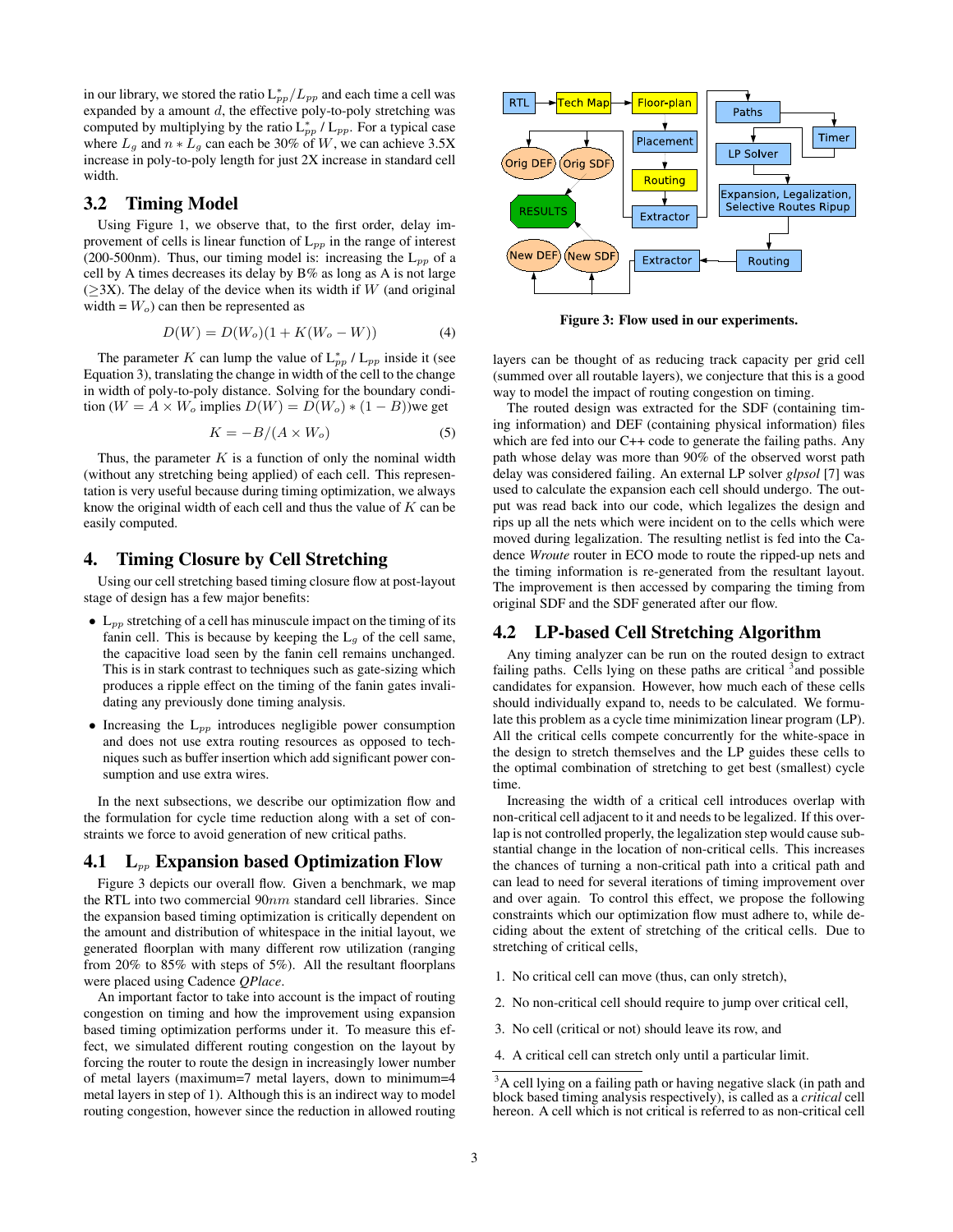The above rules are graphically represented in terms of valid and invalid movement in Figure 4. The original layout for the first three cases is given in Figure 4-A.



#### **Figure 4: Graphical representation of rules which determine the stretching of critical cells. Color code: Red=Critical cells, Yellow=Non-critical cells, Blue=Standard Cell Row**

Point 1) enforces that the interconnect delay between any pair of critical cells remains unchanged after expansion. In Figure 4-B, the coordinates of cell A and C have changed, but that of critical cells B and D have not (even though these cells stretched).

Point 2) prevents "wide" movement of a non-critical cell which circumvents the potential problem of large increase in interconnect delay of nets incident on non-critical cell. The intra-row movement in Figure 4-C represents this invalid move.

Point 3) is like Point 2) with an added advantage that the modifications done in a row cannot induce detrimental changes to neighboring rows. The inter-row movement in Figure 4-C shows an example of invalid move.

Point 4) is a trade-off between the extent of layout modifications and cycle time improvement in light of the saturation of improvement for large L*pp* values (see Section 2.1). Figure 4-D is invalid if the cell M is allowed to stretch up to (say) 2X original size.

In our experiments we enforce that no cell can be stretched to more than twice its original size. This decision was based on two factors: a) To avoid stretching beyond the limit after which improvements saturates (see Figure 1) and b) Constraining the extent of modification to existing layout so that non-critical cells do not move very far from their original locations. This constraint can be relaxed (to say 3X), resulting in better timing improvement, thus *our results are on the conservative side*.

Consider a timing failing path  $p$  in the circuit. This path (as any other path) consists of a sequence of cells and interconnects. Since the path is failing, all the cells will be critical (and thus, under purview of being stretched). Let the set  $CELLS<sub>i</sub> = C<sub>i</sub><sup>0</sup>, C<sub>i</sub><sup>1</sup> ... C<sub>i</sub><sup>l</sup>$ <br>be the calle in the path *i*. Since the critical calle payer move from be the cells in the path *i*. Since the critical cells never move from their original location (as per Rule 1 above), the interconnect delays between these cells can be summed up and taken as fixed before and after stretching. Let  $d_i^I$  represents the total interconnect delay<br>for neth  $\hat{i}$ . Eurther let the delay of call C ha  $D_{\text{c}}$  (pin to nin delay) for path *<sup>i</sup>*. Further let the delay of cell C be *<sup>D</sup>C* (pin-to-pin delay). Thus, the total delay of the path  $i (= DELAY_i)$  can be written as:

$$
DELAY_i = d_i^I + \sum_{j \in CELLS_i} D_j \tag{6}
$$

Recall that the delay of cell C can be written according to Equation 4. Let the quantity  $W_o$  -  $W$  in Equation 4 be denoted as  $\Delta W_C$ for cell C. Thus, Equation 6 can be re-written as Equation 7 where  $D_j(W_o)$  is the nominal delay of cell *j* and  $K_j$  is the constant *K* of

Equation 4 for cell *j*.

$$
DELAY_i = d_i^I + \sum_{j \in CELLS_i} D_j(W_o) * (1 + K_j \Delta W_j) \tag{7}
$$

Let the worst (longest) delay in the design be  $D_{max}$ . Further, let  $P_{crit}$  denote all failing paths. Let the whitespace available between two consecutive critical cells a and b (excluding the space used up by non-critical cells between them) be *W Sab* and each such consecutive pairs be part of the set *P AIRS*. The set of all critical cells is denoted as *CRITCELLS*. Our linear programming formulation can thus be written as follows:

$$
\begin{array}{ll}\n\text{Maximise} & M \\
\text{subject to} & DELAY_i \leq D_{max} - M \ (i \in P_{crit}) \\
& \Delta W_a + \Delta W_b \leq W S_{ab} \ (ab \in PAIRS) \\
& \Delta W_x \leq W_x \ (x \in CRITCELLS)\n\end{array}
$$

The first set (w.r.t. subscript i) of equations are to minimize the cycle time of the design through the proxy (dummy) variable M. The second set of equations force a solution in which there is always enough space between two critical cells so that cells lying between them can be locally moved without overlap, thus never violating Rule 2 and Rule 3. Third set of equation is basically to prevent any cell to become more than twice its original size: in adherence to Rule 4. The objective function, when maximized, is equivalent to choosing the right values of amount of expansion for each cell (basically  $\Delta W_x$  for each cell x which is critical) so that the circuit is fastest possible.

The original layout can be seen in Figure 4-A which, when expanded using the Linear Programming formulation leads to the upper layout in Figure 5. Note that the cell B did not grow all the way to consume the remaining white space on its right because of the second set of constraints in the LP formulation which dictate that after stretching, there should be at least the space to put the cell C which is non-critical between cell B and D which are critical.

#### **4.3 Minimum Perturbation Legalization**

In general, after the LP has been solved, there will be overlap between critical cells which have expanded and neighboring noncritical cells. This overlap needs to be removed through legalization. In view of the general philosophy of perturbing the minimum amount of interconnects and cells, we propose the following algorithm for two pass, row-by-row legalization which shifts the least amount of cells to get a legalized placement.

| <b>Algorithm 1</b> LegalizeDesign (Argument $DESIGN$ )  |  |
|---------------------------------------------------------|--|
| LegalizeInDirection(LEFT)<br>LegalizeInDirection(RIGHT) |  |

The above algorithm makes two calls to LegalizeIndirection (described in Algorithm 2), once to legalize from from left direction and the second time to legalize from the right direction.

Here we describe Algorithm 2 for the case where legalization is performed from left direction towards right direction. Legalization from right to left direction works similarly. For each critical cell *I* (initialized to start of the row in Line 9), we find the overlap of this cell with the cell immediately on its right side *C* (Line 12). This overlap is reduced by the amount of whitespace between the cell *I* and cell *C* (Line 14). The cell *C* is then shifted by the value of overlap if it is positive (Line 15). The cell *I* is now set as cell *C* for and the while loop of Line 13 is executed again with reduced value of overlap. At some stage, the variable overlap will be non-positive and that terminates the inner while loop. After each termination of inner while loop, cells from the position of *I* to that of *J* are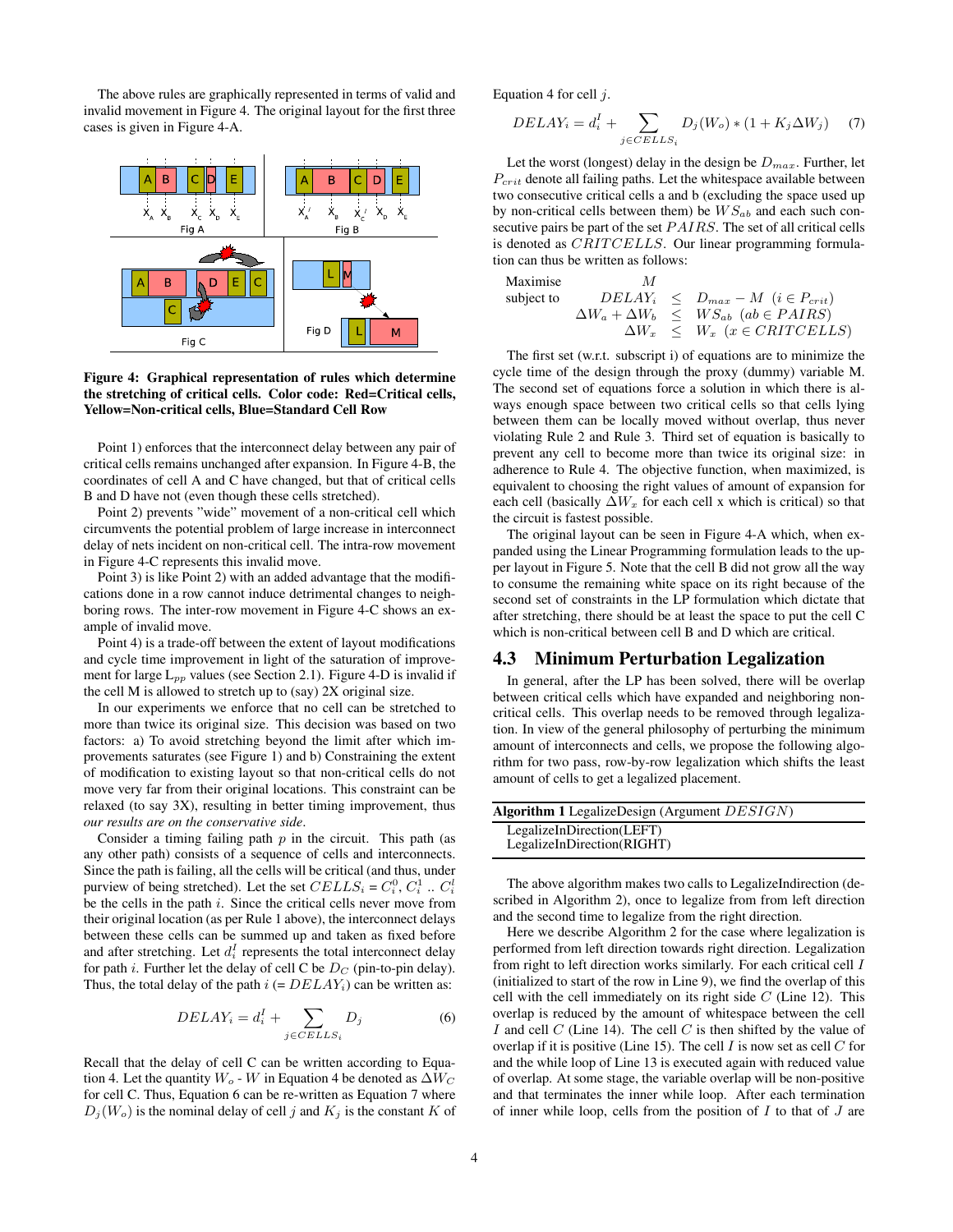**Algorithm 2** LegalizeInDirection (Argument *DIRECT ION*)

| 4: // NXTCRT(X) gives critical cell after (to DIRECTION) X |
|------------------------------------------------------------|
|                                                            |
|                                                            |
|                                                            |
|                                                            |
|                                                            |
|                                                            |
|                                                            |
|                                                            |
|                                                            |
|                                                            |
|                                                            |
|                                                            |
|                                                            |
|                                                            |
|                                                            |
|                                                            |
|                                                            |
| $C \neq J$ OR <i>overlap</i> = 0 {Checks rule 2 and 3}     |

legalized. The outer loop, then moves *I* to the next critical cell and at the end of the outer loop the algorithm completes (Line 13).

An example of how the legalization works is shown in Figure 5 where layout with overlaps (the rectangles are cells), are legalized. The markers  $X_A \cdot X_E$  denote the center of corresponding cell.

![](_page_4_Figure_4.jpeg)

**Figure 5: Overlap among cells generated by the LP formulation and its removal using Algorithm 1**

#### **5. Experimental Results**

For the purpose of demonstrating the benefit of our proposed technique, we took the technology independent RTL of design *WIMS* from opencores.org [8]. This RTL was synthesized using high  $V_T$ and low  $V_T$  variants of a commercial 90nm cell library resulting in two mapped RTLs. The  $V_T$  value in the high threshold variant of library is 350mV and 200mV for low threshold variant. Our code was written in C++, which ran on a 64-bit 4-CPU 8-GB Linux machine. For place and route, we used Cadence Silicon Ensemble*TM* v5.4 running on solaris 5.7, 4GB ram, 2-CPU machine. The vital statistics of our benchmark *WIMS*, which is a wireless integrated microsystem, are in Table 1.

Table 2 tabulates some of the representative observation points. All delay values are presented in adjacent pair of columns for the

| <b>Name</b>                         | WIMS Controller |
|-------------------------------------|-----------------|
| $#$ Cells High Vt Mapping           | 11454 GATES     |
| # Interconnects for High Vt Mapping | 21209           |
| # Cells Low Vt Mapping              | 12238 GATES     |
| # Interconnects for Low Vt Mapping  | 22492           |
| <b>Row Utilization</b>              | $0.2 - 0.8$     |
| # Routing Layers                    |                 |

**Table 1: The benchmark used in our design and its details**

benchmark design mapped onto low and high Vt libraries. Columns 2 and 3 show the row utilization of the layout and number of layers used for routing of the design. The cycle time of original layout after parasitic extraction appears under heading *T-Original*. Columns under *T-Expanded* show the cycle time after the critical cells are expanded but before any legalization and re-routing is done. The significance of this set of data will be explained in next paragraph. Columns under *T-Rerouted* show the final cycle time after legalization and re-routing. Heading *Improvement* shows the cycle time improvement (=column *T-Rerouted* - column *T-Original*). The set of columns under *Cells Moved* have the number of (non-critical) cells moved due to legalization after expansion of critical cells.

Comparison of entries under Column *T-Expanded* and *T-Rerouted*, shows that the cycle time before and after the legalization and rerouting stages are usually exactly the same which means that legalization and re-routing did not degrade a non-critical path into critical path. When these entries are not the same, they are very close to each other with a maximum difference of 0.01% in row utilization range of 0*.*4-0*.*7. This proves that adhering to rules in Section 4.2 successfully maintain very high correlation between cycle time estimation before and after re-routing. Also note that *very* few cells  $(\leq 0.7\%)$  were moved during legalization. The total number of nets which are re-routed were always found to be under 0.4% of the total nets.

We observe in Table 2 that our technique is able to reduce the cycle time of the design by nearly 5.25% on average. Achieving this improvement so late in the design cycle without going back to placement or routing stages is remarkable. Further, as discussed in previous paragraph, the timing improvement can be predicted right after the LP formulation is solved with very high accuracy. This feature allows the designer to tweak the maximum limit to which any cell can expand to get even better timing improvement without going through legalization and re-routing phase. We next discuss the impact of various design choices such as  $V_t$  values, number of routing layers used, row utilization of a design on the achieved cycle time reduction using our optimization methodology.

Figure 6 shows the cycle time reduction achieved using our technique for our benchmark routed in 4 vs 7 metal layers. Our hypothesis was that a congested (w.r.t. routing) design will offer lesser timing improvement due to possible detours during re-routing of nets ripped due to movement of cell. However, we observed that the timing optimization is pretty much independent of number of routing layers. We believe it is due to the minuscule number of nets that need to be re-routed due to minimal layout modification owing to constraints in Section 4.2. Overall, an average of 5.1% cycle time reduction was achieved over row utilization ratio between 0*.*4 and 0*.*7.

Figure 7 shows the variation of timing improvement for the low threshold design and high threshold design. In general, high threshold voltage designs are slightly more amenable to stretched silicon expansion based timing optimization method. The reason for this is rather simple: The timing improvement we achieve comes from the decrease in cell delay and the higher relative proportion of cell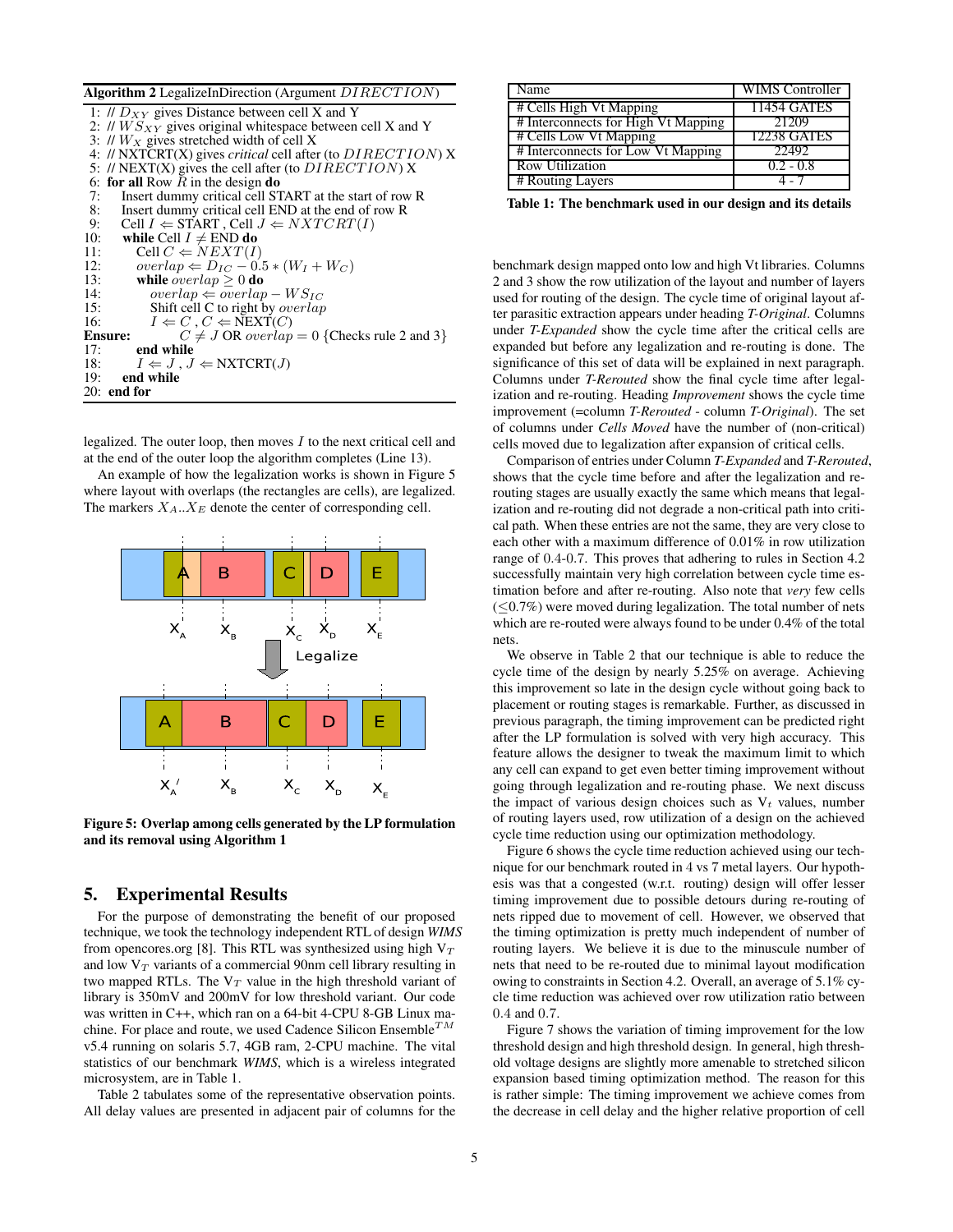| Design | Row  | Rout | $T-Orignal(ns)$ |        | $F\text{-}\mathrm{Expanded}(ns)$ |        | $\Gamma$ -Rerouted $(ns)$ |            | Improvement $(\% )$ |      | Cells Moved |            |
|--------|------|------|-----------------|--------|----------------------------------|--------|---------------------------|------------|---------------------|------|-------------|------------|
|        | Util | Lavr | LVT             | HVT    | LVT                              | HVT    | LVT                       | <b>HVT</b> | LVI                 | HVT  | LV I        | <b>HVT</b> |
| wims   | 0.20 | 4    | 9.879           | 40.    | 8.727                            | 35.553 | 8.727                     | 35.553     | 5.83                | 5.75 | 78          | 88         |
| wims   | 0.20 |      | 9.883           | 40.180 | 8.731                            | 35.271 | 8.731                     | 35.271     | 5.83                | 6.11 | 80          | 89         |
| wims   | 0.30 | 4    | 9.389           | 32.889 | 8.352                            | 29.260 | 8.352                     | 29.260     | 5.50                | 5.53 | 83          | 79         |
| wims   | 0.30 | 7    | 9.379           | 32.811 | 8.349                            | 29.182 | 8.349                     | 29.182     | 5.52                | 5.53 | 79          | 80         |
| wims   | 0.40 | 4    | 9.257           | 31.923 | 8.089                            | 28.261 | 8.088                     | 28.264     | 6.31                | 5.73 | 79          | 74         |
| wims   | 0.40 | 7    | 9.241           | 31.918 | 8.074                            | 28.257 | 8.074                     | 28.260     | 6.32                | 5.73 | 80          | 78         |
| wims   | 0.50 | 4    | 9.060           | 32.110 | 8.068                            | 28.322 | 8.068                     | 28.322     | 5.47                | 5.90 | 76          | 69         |
| wims   | 0.50 | 7    | 9.062           | 31.423 | 8.071                            | 28.423 | 8.071                     | 28.423     | 5.47                | 5.68 | 84          | 69         |
| wims   | 0.60 | 4    | 8.865           | 31.242 | 7.969                            | 26.452 | 7.969                     | 26.455     | 5.05                | 4.95 | 67          | 78         |
| wims   | 0.60 | 7    | 8.862           | 29.066 | 7.969                            | 25.954 | 7.969                     | 25.958     | 5.05                | 5.35 | 77          | 73         |
| wims   | 0.70 | 4    | 8.354           | 31.734 | 7.584                            | 29.019 | 7.580                     | 29.019     | 4.65                | 4.28 | 80          | 69         |
| wims   | 0.70 |      | 8.343           | 31.703 | 7.567                            | 28.981 | 7.567                     | 28.981     | 4.63                | 4.29 | 78          | 78         |
| wims   | 0.80 | 4    | 8.161           | 30.823 | 7.558                            | 27.846 | 7.558                     | 27.842     | 3.67                | 4.12 | 72          | 84         |
| wims   | 0.80 |      | 8.106           | 29.672 | 7.511                            | 26.582 | 7.573                     | 26.582     | 3.70                | 5.20 | 81          | 76         |

**Table 2: Absolute value and improvement of cycle time achieved for some representative observation points.**

![](_page_5_Figure_2.jpeg)

**Figure 6: Timing improvement vs Row utilization for routing using** 4 **and** 7 **layers. Benchmark - WIMS High Vt Design routed in** 7 **layers**

delays to interconnect delays in a high Vt design allows higher possibility of timing optimization. Overall, an average of 5.2% cycle time reduction was achieved over row utilization ratio between 0*.*4 and 0*.*7.

![](_page_5_Figure_5.jpeg)

#### **Figure 7: Timing improvement vs row utilization for low and high Vt benchmark WIMS variants**

The amount of whitespace directly impacts our technique, because in essence, our technique consumes whitespace to improve cycle time. Looking at Figure 7 and Figure 6, we can observe how the timing improvement varies as row utilization is varied for different Vth values and routing layers used. As expected, lower whitespace in the design (=higher row utilization), leaves lesser room for our flow to improve cycle time. Overall, in the practical working range of row utilization of 0*.*4-0*.*7, our technique achieved average cycle time reduction of 5.3%.

#### **6. Conclusions and Future Work**

In this work we have analyzed the impact of active area dependent mobility improvement for Strained Silicon (SS) devices by considering the isolating oxide around the standard cell. A conservative L*pp* aware cell delay model was extracted from this observation. For the first time, a methodology to exploit this property inside the conventional design flow is proposed incorporating the active area sizing based optimization during timing closure. A set of constraints were proposed whose adherence results in impeccable fidelity of timing improvement. A legalization algorithm with minimum perturbation to existing cells was also proposed. On a wide range of design parameters (such as threshold voltages, row utilization, routing congestion), our technique achieves 5.25% reduction in cycle time very late in design closure flow without requiring any iterations. Future works include considering  $L_{pp}$  dependent cell delay during detailed placement phase and discretization of L*pp* expansion so that pre-characterized library cells can be used. Another line of research is to explore concurrent usage of gate sizing and L*pp* sizing to achieve timing closure under a given power envelop and floorplan constraints. Since strained silicon is going to be pervasively used in future designs, we expect our new design methodology which takes advantage of its layout-dependent properties to prove very useful for timing closure.

# **7. REFERENCES**

- [1] Eneman, G. et al., "Scalability of the Si<sup>1</sup>−*x*Ge*x* Source/Drain Technology for the 45-nm Technology Node and Beyond", *IEEE Transactions on Electron Devices*, Vol 53, No.7, July 2006. pp. 11647-1656
- [2] Washington, L. et al., "pMOSFET With 200% Mobility Enhancement Induced by Multiple Stressors" *IEEE Electron Device Letters*, Vol 27, No. 6, June 2006. pp. 511-513.
- [3] Bianchi, R. A. et al., "Accurate Modeling of Trench Isolation Induced Mechanical Stress Effects on MOSFET Electrical Performance", *International Electron Devices Meeting* 2002, pp. 117- 120
- [4] Corporate Websites for  $\text{AMD}^{\textcircledR}$ , Intel<sup>®</sup> and IBM<sup>®</sup>